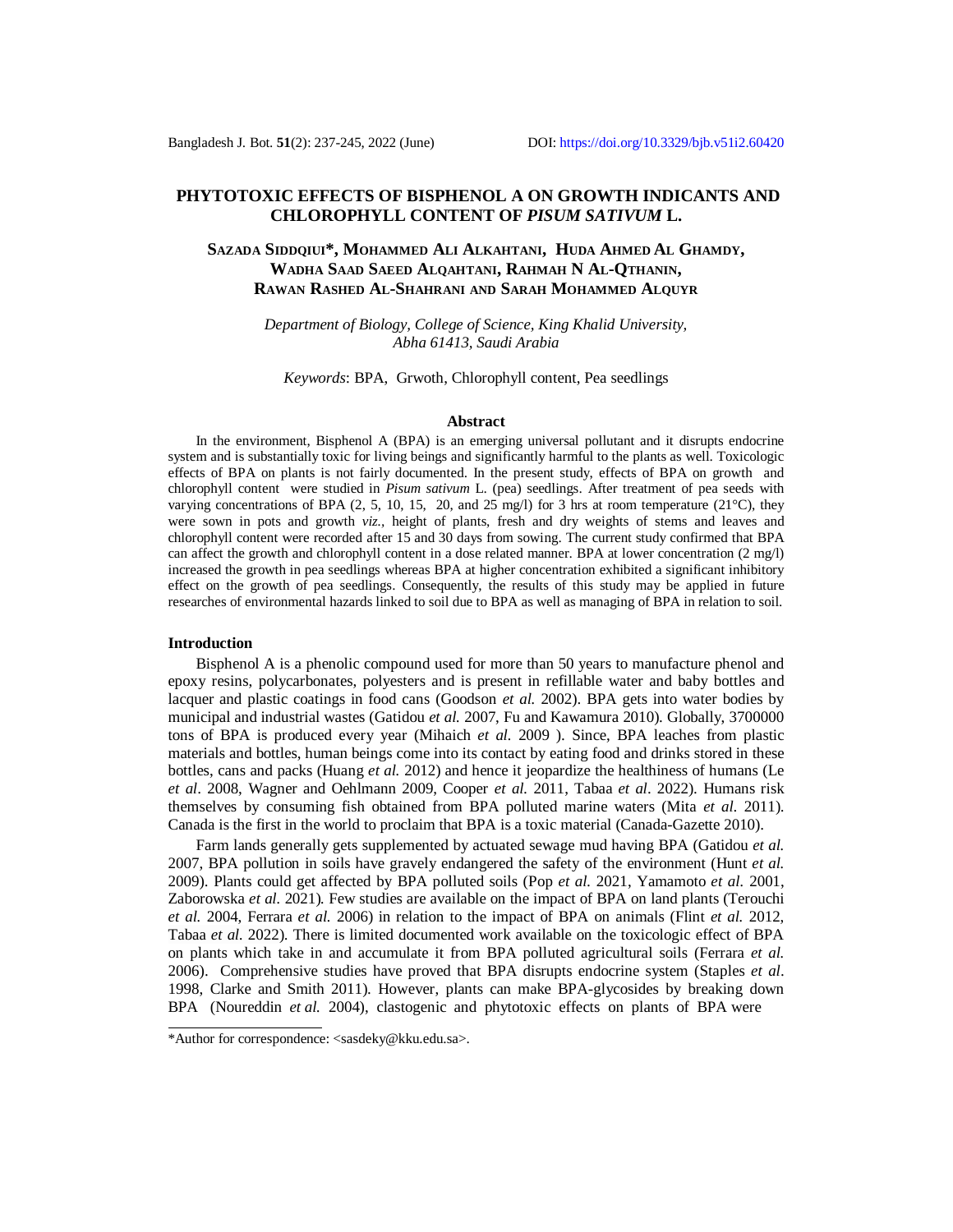ascertained (Ferrara *et al.* 2006). In kiwifruit pollens, BPA influenced its germination, produced stress reaction and changed its steroid hormone creation (Speranza *et al*. 2011). BPA induced mitotic as well as chromosomal abnormalities in cells of root tips of onion (Jadhav *et al.* 2012). A dose of 0.01 to 1 mg/l BPA concentration promotes soybean growth and in carrot, it stimulates differentiation of shoot and 0.1 mg/l BPA induces highest simulating effect (Terouchi *et al.* 2004). Conversely, BPA at 10 and 50 mg/l concentrations exhibits substantial toxicity on tomato, broad bean, lettuce and durum wheat (Ferrara *et al*. 2006).

Wang *et al*. 2015a, b, Ali *et al.* 2016, 2017, Siddiqui *et al.* 2021 stated about BPA toxicity in plants. But, these research work dealt about hydoponic treatments of BPA. They did not examine the effects of BPA treatment in the fields. There is considerable difference between the impacts of chemicals in soils than in solutions. Hence, it is essential to evaluluate in practical settings precisely in soil related to toxicity. Thus the present work was undertaken to investigate phtotoxic impacts of BPA on the chlorophyll content and growth on pea plant which is a vital commercial crop.

### **Materials and Methods**

Purchase of pea seeds (*Pisum sativum* L. cv. Arkil; 2n = 14) were done from a shop located in the Kingdom of Saudi Arabia. Bisphenol A (2,2-(4,4 dihydroxydiphenyl) propane) of Sigma– Aldrich Merck (Germany) is bought from Bayouni Trading Co. Ltd., Jeddah, Saudi Arabia. CAS number of BPA is 80-05-07, water solubility at 25 °C is 123-300 mg/l, melting point is 153-157 °C, molecular weight is 228.29 and  $C_{16}H_{18}O_2$  is its formula. Seeds of pea were sterilized for 15 min. in a solution of  $0.1\%$  HgCl<sub>2</sub> and were washed 2-3 times in distilled water. A set of 10 seeds for each concentration were soaked for 3 hrs in BPA solutions at room temperture  $(21^{\circ}C)$  of different concentrations (2, 5, 10, 15, 20 and 25 mg/l) and were seeded in pots (size 20 cm x 25 cm). Ten seeds were soaked in distilled water and seeded in a pot for control. The complete experimentation was done thrice in similar settings. After 15 and 30 days of sowing seeds of pea, growth indicants for example height of plants, fresh and dry weights of stems, fresh and dry weights of leaves were recorded. By using a scale, height of plant were measured. For each plant, after 12 hrs of drying in an oven at 80ºC, dry weight of stems and leaves were noted.

Extraction of chlorophyll was done after the leaves of pea seedlings were soaked in 80% acetone and it was centrifuged for 10 min at 5300g. Reading for absorbance of supernatant was taken respectively at 645 and 663 nm. As per equation, chlorophyll content was assessed: 20.2A645 + 8.02A<sub>663</sub> (Lichtenthaler and Lester Packer 1987.). By using Graph Pad software (San Diego, CA, USA), statistical analysis (ANOVA with Dunnett's multiple-comparison test) was completed having significance at  $p \le 0.05$ . Data were exhibited as mean  $\pm$  standard error (SE).

## **Results and Discussion**

Results after sowing for  $15<sup>th</sup>$  and  $30<sup>th</sup>$  day, of the fresh and dry weights in BPA treated pea seedlings for 3 hrs at different concentrations are shown in Tables 1 and 2 and Figs 1, 2 and 3.

On  $15<sup>th</sup>$  day, the height of plant (Fig 1 and 2) and dry weight of leaves of 2 mg/l BPA treated pea seedling were enhanced by  $13.44\%$  (p < 0.05) and 55.27% (p < 0.001) and fresh weight of leaves and stems and dry weight of stems was decreased by 12.63% (p < 0.001), 5.75% (p < 0.001) and 7.66% ( $p < 0.05$ ) respectively, as compared with control. After treatment of pea seedlings with 5 mg/l BPA, there was an increase in dry weight of leaves (6.03%) and decrease in plant height (11.70%), fresh weight of leaves (25.27%,  $p < 0.001$ ), fresh weight (16.52%,  $p <$ 0.01) and dry weight of stems (16.66%,  $p < 0.001$ ) as compared with control. In case of 10 mg/l BPA treated pea seedlings, there was a decrease in plant height  $(30.38\% , p < 0.001)$ , fresh weight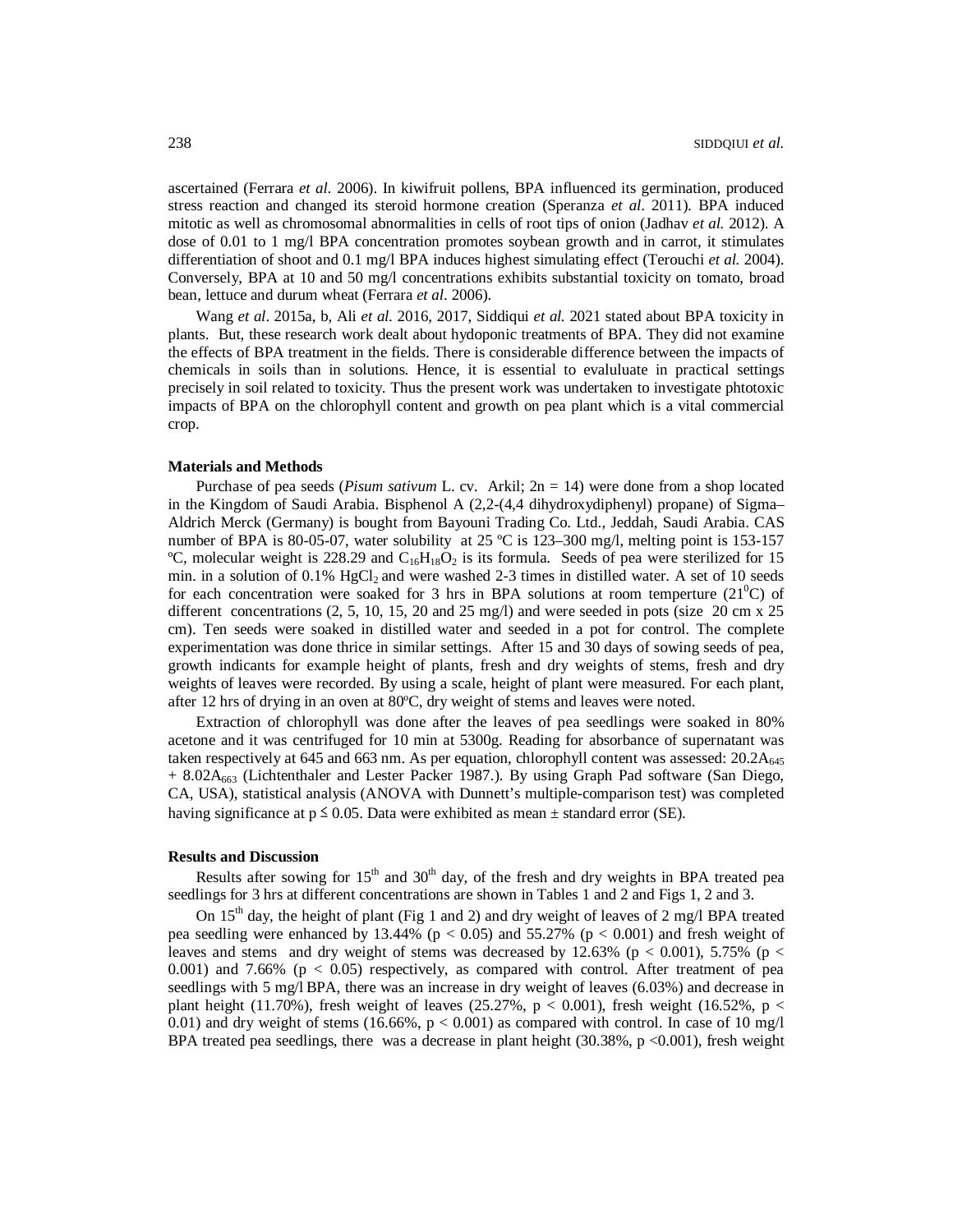$(8.84\%, p < 0.001)$  and dry weight of leaves  $(10.55\%, p < 0.01)$ , fresh weight  $(20.91\%, p < 0.001)$ and dry weight of stems  $(33.33\%, p < 0.001)$ .

In 15 mg/l, there was decrease in plant height  $(18.03\%, p < 0.01)$ , fresh weight  $(31.59\%, p$  $\langle 0.001 \rangle$  and dry weight of leaves (22.11%, p  $\langle 0.001 \rangle$ , fresh weight (13.35%, p  $\langle 0.001 \rangle$  and dry weight of stems (38.33% p < 0.001). In 20 mg/l, there was decrease in plant height (43.32%, p < 0.001), fresh weight (47.39%,  $p < 0.001$ ) and dry weight of leaves (38.19%,  $p < 0.001$ ), fresh weight (43.10%,  $p < 0.001$ ) and dry weight of stems (50.33%,  $p < 0.001$ ). In case of 25 mg/l, there was decrease in plant height (55.50%,  $p < 0.001$ ), fresh weight (68.40%,  $p < 0.001$ ) and dry weight of leaves (61.30%,  $p < 0.001$ ), fresh weight (56.43%,  $p < 0.001$ ) and dry weight of stems (56.66%, p < 0.001) (Table 1 and Figs 1 and 2.)

**Table 1**. **Effect of BPA on fresh and dry weights of pea seedlings on the 15th day after pea seeds were sown.** 

| Concentration of BPA in mg/l |                 |                               |                               |                               |                               |                               |                               |  |  |  |
|------------------------------|-----------------|-------------------------------|-------------------------------|-------------------------------|-------------------------------|-------------------------------|-------------------------------|--|--|--|
|                              | 0.0             | 2                             | 5                             | 10                            | 15                            | 20                            | 25                            |  |  |  |
| $FWL(\mathfrak{g})$          | $6.33 \pm 0.06$ | $5.53 \pm 0.02$ <sup>**</sup> | $4.73 \pm 0.17$ **            | $5.77 \pm 0.34$ <sup>**</sup> | $4.33 \pm 0.01$ <sup>**</sup> | $3.33 \pm 0.03$ <sup>**</sup> | $2.00 \pm 0.01$ <sup>**</sup> |  |  |  |
|                              | $(100\%)$       | $(-12.63%)$                   | $(-25.27%)$                   | $(-8.84\%)$                   | $(-31.59%)$                   | $(-47.39%)$                   | $(-68.40\%)$                  |  |  |  |
| DWL(g)                       | $1.99 \pm 0.01$ | $3.09 \pm 0.03$ **            | $2.11 \pm 0.15$               | $1.78 \pm 0.26^*$             | $1.55 \pm 0.01$ <sup>**</sup> | $1.23 \pm 0.04$ <sup>**</sup> | $0.77 + 0.03$ **              |  |  |  |
|                              | $(100\%)$       | (55.27%)                      | $(6.03\%)$                    | $(-10.55%)$                   | $(-22.11\%)$                  | $(-38.19%)$                   | $(-61.30\%)$                  |  |  |  |
| FWS(g)                       | $10.95 + 0.66$  | $11.58 \pm 0.23$ **           | $9.77 + 0.21$ <sup>*</sup>    | $8.66 \pm 0.06$ <sup>**</sup> | $9.66 \pm 0.02$ <sup>**</sup> | $6.23 \pm 0.01$ <sup>**</sup> | $4.77 + 0.05$ **              |  |  |  |
|                              | $(100\%)$       | $(-5.75%)$                    | $(-16.52\%)$                  | $(-20.91\%)$                  | $(-13.35%)$                   | $(-43.10\%)$                  | $(-56.43%)$                   |  |  |  |
| DWS(g)                       | $3.00 \pm 0.03$ | $2.77 \pm 0.02^{\#}$          | $2.50 \pm 0.31$ <sup>**</sup> | $2.00 \pm 0.24$ <sup>**</sup> | $1.85 \pm 0.03$ **            | $1.49 \pm 0.01$ <sup>**</sup> | $1.30 \pm 0.03$ **            |  |  |  |
|                              | $(100\%)$       | $(-7.66%)$                    | $(-16.66\%)$                  | $(-33.33\%)$                  | $(-38.33%)$                   | $(-50.33\%)$                  | $(-56.66\%)$                  |  |  |  |

FWL- Fresh weight of leaves; DWL- Dry weight of leaves; FWS- Fresh weight of stems; DWS- Dry weight of stems. Data within parenthesis indicates fresh and dry weight of leaves and stems.

\*\*p  $< 0.001$  compared to control; \*p  $< 0.01$  compared to control; #p  $< 0.05$  compared to control. Data are mean of three replicates  $\pm$  SEM; 0.0 = Control group.



Fig. 1. Outcomes of different concentrations of BPA on plant height for 15 and 30 days after pea seeds were sown. \*\*p < 0.001 compared to control; \*p < 0.01 compared to control; #p < 0.05 compared to control. Data are mean of three replicates  $\pm$  SEM; 0.0 = Control group.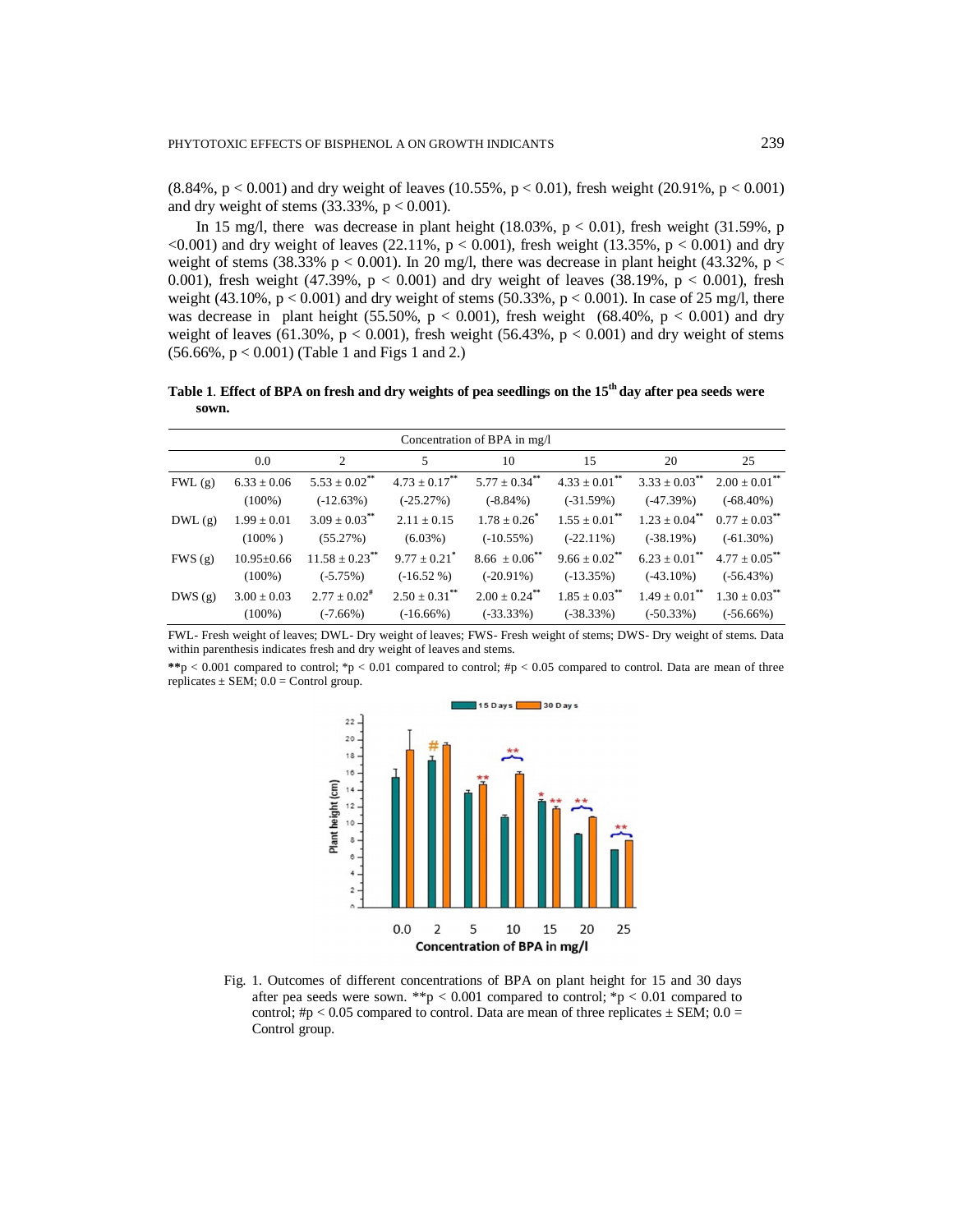

Fig. 2. Image representing the outcomes of BPA on the growth of pea seedlings on the  $15<sup>th</sup>$  day after pea seeds were sown.

After sowing on  $30<sup>th</sup>$  day, there was an increase in plant height (2.98%) (Figs 1 and 3), fresh weight of leaves (20.23%) and decrease in dry weight of leaves (9.90%), fresh weight of stems (13.95%), dry weight of stems (60.58%) in 2 mg/l and in case of 5 to 25 mg/l BPA treated pea seedlings; plant height, fresh and dry weight of leaves and fresh and dry weight of stems were decreased by (21.89, 91.25, 23.42, 10.87 and 4.61%) at 5 mg/l; (15.39, 14.49, 39.93, 21.68 and 27.67%) at 10 mg/l; (37.29, 27.54, 40.54,19.20 and 46.54%) at 15 mg/l; (42.62, 42.03, 53.45, 26.70 and 57.86 %) at 20 mg/l and (57.48, 45.03, 69.96, 60.84 and 74.63%) at 25 mg/l respectively when compared to control as shown in (Table 2.)

| Table 2. Effect of BPA on fresh and dry weights of pea seedlings on the 30 <sup>th</sup> day after pea seeds were sown. |  |
|-------------------------------------------------------------------------------------------------------------------------|--|
|                                                                                                                         |  |

| Concentration of BPA in mg/l |                 |                                                  |                                |                               |                               |                             |                               |  |  |  |
|------------------------------|-----------------|--------------------------------------------------|--------------------------------|-------------------------------|-------------------------------|-----------------------------|-------------------------------|--|--|--|
|                              | 0.0             | 2                                                | 5                              | 10                            | 15                            | 20                          | 25                            |  |  |  |
| FWL(g)                       | $7.66 \pm 0.01$ | $9.21 \pm 0.21$                                  | $8.33 \pm 0.23$                | $6.55 \pm 0.04$               | $5.55 + 0.04**$               | $4.44 \pm 0.77$             | $4.21 \pm 0.55$ **            |  |  |  |
|                              | $(100\%)$       | (20.23%)                                         | $(-91.25%)$                    | $(-14.49%)$                   | $(-27.54%)$                   | $(-42.03%)$                 | $(-45.03%)$                   |  |  |  |
| DWL(g)                       | $3.33 \pm 0.01$ | $3.00 + 0.01$                                    | $2.55 \pm 0.16$ <sup>**</sup>  | $2.00 \pm 0.01$ <sup>**</sup> | $1.98 \pm 0.01$ <sup>**</sup> | $1.55 + 0.21$ <sup>**</sup> | $1.00 \pm 0.11$ <sup>**</sup> |  |  |  |
|                              | $(100\%)$       | $(-9.90\%)$                                      | $(-23.42\%)$                   | $(-39.93\%)$                  | $(-40.54%)$                   | $(-53.45%)$                 | $(-69.96%)$                   |  |  |  |
| FWS(g)                       |                 | $13.33 \pm 0.16$ 11.4 $7 \pm 0.15$ <sup>**</sup> | $11.88 \pm 0.02$ <sup>**</sup> | $10.77 \pm 0.25$ **           | $9.77 \pm 0.17$ **            | $6.88 + 0.18$ <sup>**</sup> | $5.22 \pm 0.18$ <sup>*</sup>  |  |  |  |
|                              | $(100\%)$       | $(-13.95%)$                                      | $(-10.87%)$                    | $(-21.68%)$                   | $(-19.20\%)$                  | $(-26.70\%)$                | $(-60.84\%)$                  |  |  |  |
| DWS(g)                       | $4.77 + 0.03$   | $4.55 + 0.21$                                    | $3.45 \pm 0.02$ <sup>**</sup>  | $2.55 \pm 0.06$ <sup>**</sup> | $3.85 \pm 0.06^{**}$          | $2.01 + 0.01$ <sup>**</sup> | $1.21 \pm 0.11$ <sup>**</sup> |  |  |  |
|                              | $(100\%)$       | $(-60.58%)$                                      | $(-4.61\%)$                    | $(-27.67%)$                   | $(-46.54%)$                   | $(-57.86\%)$                | $(-74.63%)$                   |  |  |  |

FWL- Fresh weight of leaves; DWL- Dry weight of leaves; FWS- Fresh weight of stems; DWS - Dry weight of stems. Data within parenthesis indicates fresh and dry weight of leaves and stems.

\*\*p < 0.001 compared to control; \*p < 0.01 compared to control. Data are mean of three replicates  $\pm$  SEM; 0.0 = Control group.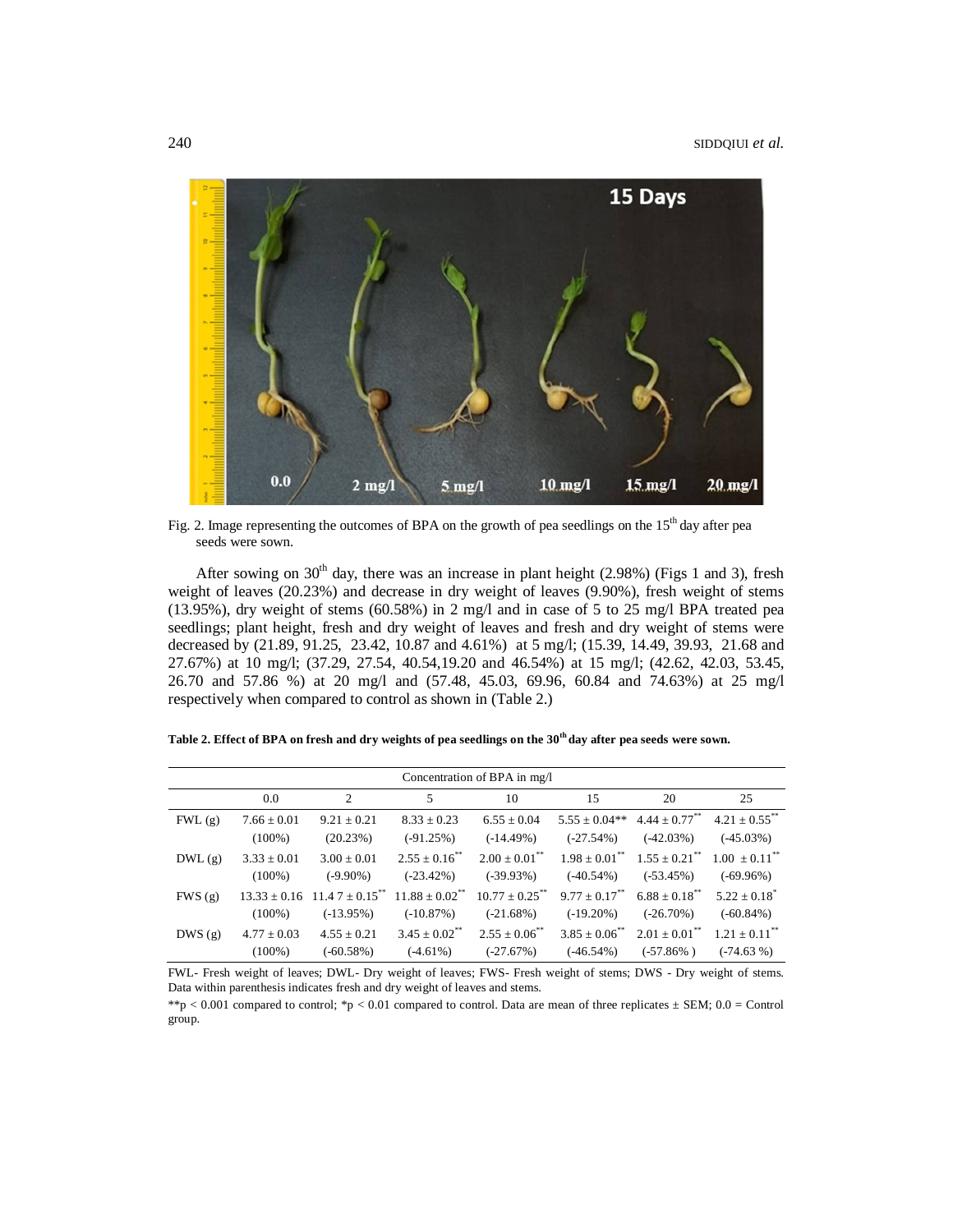

Fig. 3. Image representing the outcomes of BPA on the growth of pea seedlings on the  $30<sup>th</sup>$  day after pea seeds were sown.

Fig. 4 illustrates the outcome of chlorophyll content in pea seedlings treated with 2 to 25 mg/ BPA for 15 and 30 days after sowing. In case of 15 days BPA treatment, chlorophyll content was found to decrease in 2 mg/l (13.46%), 5 mg/l (19.82%), 10 mg/l (21.70%, p <0.05), 15 mg/l  $(32.50\%, p < 0.01)$ ,  $20 \text{ mg/l}$   $(43.86\%, p < 0.01)$  and  $25 \text{ mg/l}$   $(49.54\%, p < 0.01)$  respectively in comparison to control. Similar pattern were reported after 30 days BPA treatment which were (14.38%) in 2 mg/l, (13.01%) in 5 mg/l, (29.31%, p < 0.01) in 10 mg/l, (37.46%, p < 0.01) in 15 mg/l,  $(47.53\%, p < 0.01)$  in 20 mg/l and  $(58.08\%, p < 0.01)$  in 25 mg/l respectively in comparison to control.



Fig. 4. Outcomes of different concentrations of BPA on chlorophyll contents for 15 and 30 days after pea seeds were sown. \*\*p < 0.001 compared to control; \*p < 0.01 compared to control; #p < 0.05 compared to control. Data are mean of three replicates  $\pm$  SEM;  $0.0$  = Control group.

As per visual observation, plant growth is the utmost evident phytotoxicity test factor. As per the observed data, treatment with BPA affects growth indicants of pea plant. *Pisum sativum* treated with lesser concentrations of BPA (2 mg/l) has longer plant height than control. This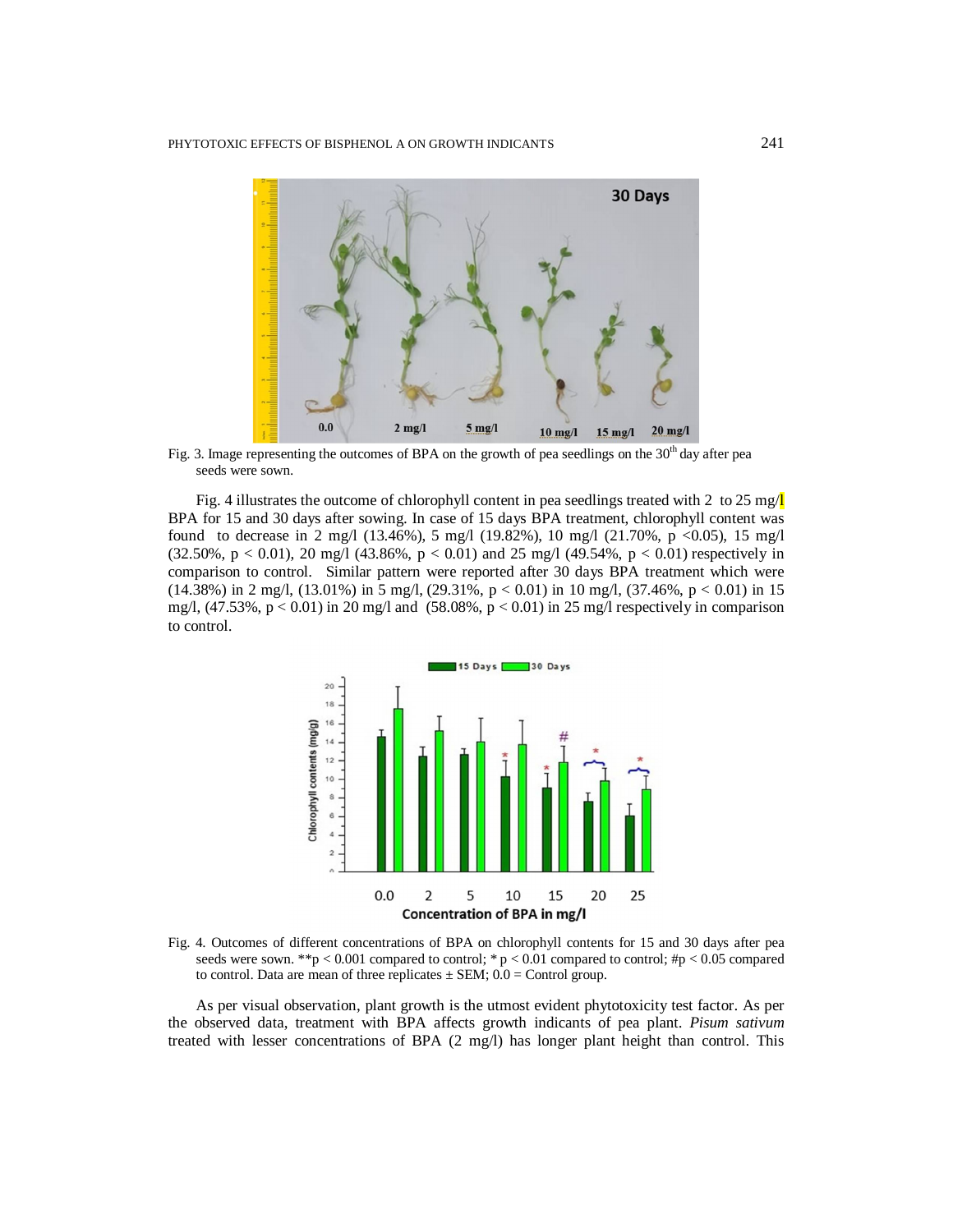tendency of growth in plants at lesser concentrations of BPA treatment was also stated in previous studies (Liu *et al.* 2013, Ali *et al.* 2016, Malea *et al.* 2022) who reported increase in growth or stimulative growth effects. The plant height, fresh and dry weights of leaves and stem started to decrease at 5 to 25 mg/l as compared to control.

Photosynthesis results in the production and buildup of biological material and hence the growth and development of plants depends on it. If the pollutants present in the environment damage or alter the photosynthetic processes, growth and development of plants got affected (Kummerov *et al.* 2006, Gui *et al.* 2022). Qiu *et al.* (2013) reported that BPA treated soybean exhibited inhibition of growth because of a reduction in Pn, a precise indication regarding the photosynthetic capability. Therefore, the plant height inhibition that was examined is probably because of the photosynthesis inhibition.

The outcomes of the present investigation revealed that BPA treatment affects indicator of photosynthesis like chlorophyll content. A vital role in photosynthetic process in plants is played by chlorophyll. (Hopkins and Huner 2009, Jiao *et al*. 2017a). Since, chlorophyll is precisely associated with energy, photosynthesis and respiration, it is significant *in vivo* endpoint (Chia and He 1999, Guo *et al.* 2005, Jiang *et al.* 2007). Various studies have revealed that treatment with BPA in plants resulted in enhanced oxidative stress which results in a rise in oxygen radicals (Ali *et al.* 2016, Jiao *et al.* 2017b, Qiu *et al.* 2013, Jianing *et al.* 2022). In case of rice which is grown in hydroponic conditions, treatment with BPA (10 mM or greater) decreased chlorophyll conetent (Ali *et al*. 2016). They reported an enhancement in permeability of cells and damage of root chloroplast cells and stated that BPA treated plants were harmed by oxidative stress, which triggers harm to mitochondria, chloroplasts and plasma membranes because of the accumulation of oxygen radicals. Qiu *et al.* (2013) and Jiao *et al.* (2017a) reported that in hydroponic conditions, there was a decline in chlorophyll contents in soybean. Qiu *et al*. (2013) elucidated that metabolites of BPA travel to leaves and thereby enhance the ROS accumulation in leaf cells, harming thylakoid membrane and interrupt the pigments and the structure of chloroplast. Hence, it is considered that the decline in the chlorophyll levels found in this study is associated with these processes.

The present work showed that BPA can affect the growth indicants and chlorophyll content in a dose related manner. BPA at low concentration (2 mg/l) stimulates the growth in pea seedlings where as BPA at higher concentration exhibited a significant inhibitory influence on the growth of pea seedlings, which is due to the decrease in photosynthesis because of the reduction in the content of chlorophyll. Hence, the outcome of the present study could be utilised in future studies of ecological hazards related to soil due to BPA and managing of BPA with regards to soil.

## **Acknowledgments**

The authors are grateful to Deanship of Scientific Research at King Khalid University, Abha, Kingdom of Saudi Arabia for providing technical and administrative support. The authors extend their appreciation to the Deanship of Scientific Research at King Khalid University for funding this work through general research program under grant number GRP-33-41.

### **References**

Ali I, Jan M, Wakeel A, Azizullah A, Liu B, Islam F, Ali A, Daud MK, Liu Y and Gan Y 2017. Biochemical responses and ultrastructural changes in ethylene insensitive mutants of Arabidopsis thialiana subjected to bisphenol A exposure. Ecotoxicol. Environ. Saf. **144**: 62-71. <https://doi.org/10.1016/> j.ecoenv.2017.06.015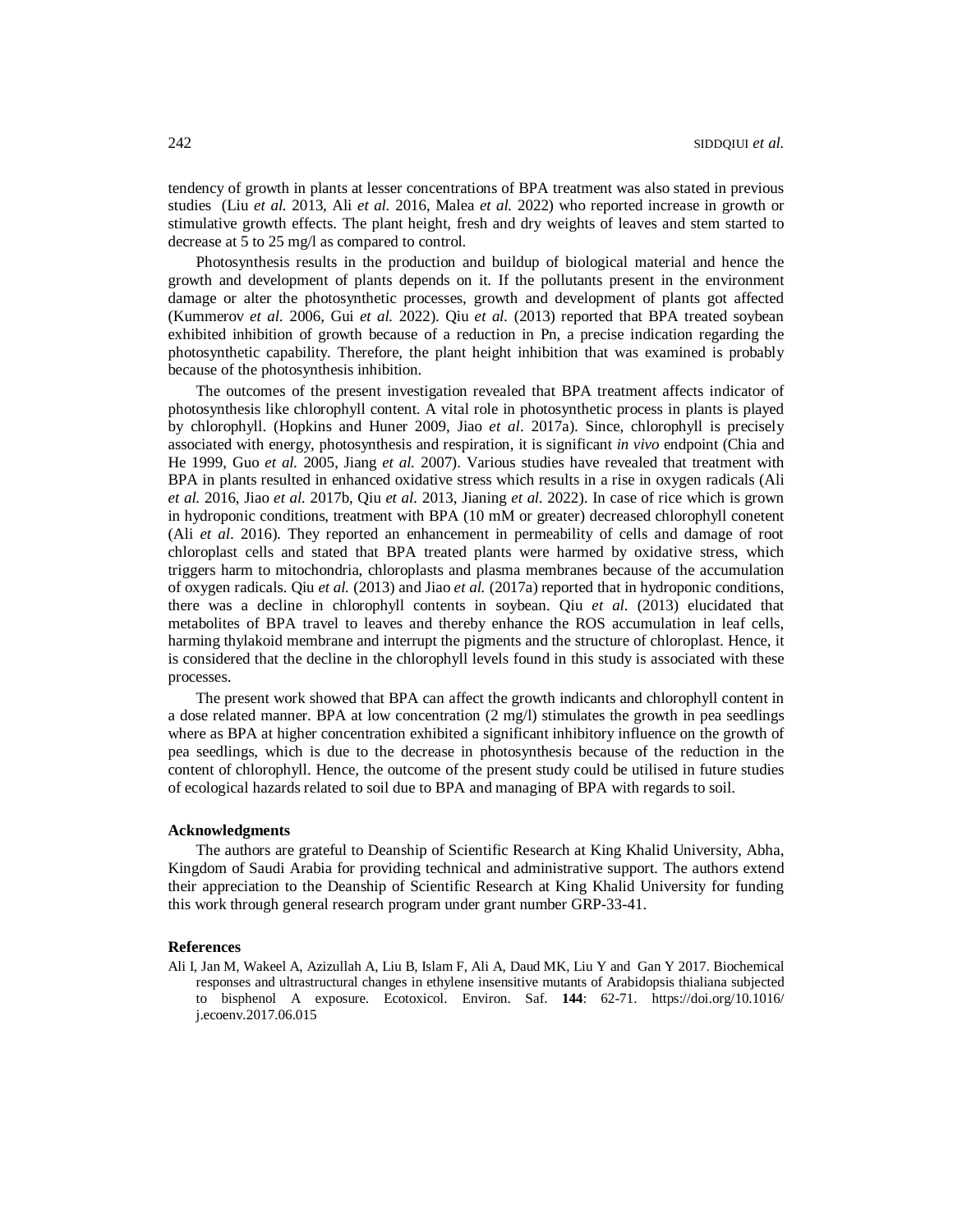- Ali I, Liu B, Farooq MA, Islam F, Azizullah A, Yu C, Su W and Gan Y 2016. Toxicological effects of bisphenol A on growth and antioxidant defense system in *Oryza sativa* as revealed by ultrastructure analysis. Ecotoxicol. Environ. Saf. **124**: 277-284. <https://doi.org/10.1016/j.ecoenv.2015.10.027.>
- Canada-Gazette 2010. Part II 144 **(21)**: 1806-1813.
- Chia TF and He J 1999. Photosynthetic capacity in Oncidium (Orchidaceae) plants after virus eradication. Environ. Exp. Bot. **42**:11-16.<https://doi.org/10.1016/> S0098-8472(99)00010-6.
- Clarke BO and Smith SR 2011. Review of "emerging" organic contaminants in biosolids and assessment of international research priorities for the agricultural use of biosolids. Environ. Int. **37**: 226-247. <http://dx.doi.org/10.1016/> j.envint.2010.06
- Cooper JE, Kendig EL and Belcher SM 2011. Assessment of bisphenol A released from reusable plastic, aluminium and stainless steel water bottles. Chemosphere. **85**: 943-947. <http://dx.doi.org/> 10.1016/j.chemosphere.2011.06.060.
- Ferrara G, Loffredo E and Senesi N 2006. Phytotoxic, clastogenic and bioaccumulation effects of the environmental endocrine disruptor bisphenol A in various crops grown hydroponically. Planta. **223**: 910-916.
- Flint S, Markle T, Thompson S and Wallace E 2012. Bisphenol A exposure, effects, and policy: a wildlife perspective. J. Environ. Manage. **104**: 19-34.
- Fu P, Kawamura K 2010. Ubiquity of bisphenol A in the atmosphere. Environ. Pollut. **158**: 3138-3143. <http://dx.doi.org/10.1016/j.envpol.2010.06.040>
- Gatidou G, Thomaidis NS, Stasinakis AS and Lekkas TS 2007. Simultaneous determination of the endocrine disrupting compounds nonylphenol, nonylphenol ethoxylates, triclosan and bisphenol A in wastewater and sewage sludge by gas chromatography-mass spectrometry. J. Chromatogr. A **1138**: 32-41. <http://dx.doi.org/10.1016/j.chroma.2006.10.037.>
- Goodson A, Summerfield W and Cooper I 2002. Survey of bisphenol A and bisphenol F in canned foods. Food Addit. Contam. **19**: 796-802.
- Gui Yu, Suzhen H, Xingzhang L, Wei Z and Zheng Z 2022. Single and combined toxicity effects of nano plastics and bisphenol F on submerged the macrophyte *Hydrilla verticillata,* Sci. Total Envir. **814:** 152564.
- Guo DP, Guo YP, Zhao JP, Liu H, Peng Y, Wang QM, Chen JS and Rao GZ 2005. Photosynthetic rate and chlorophyll fluorescence in leaves of stem mustard (*Brassica juncea* var. tsatsai) after turnip mosaic virus infection. Plant Sci. **168**: 57-63.<https://doi.org/10.1016/j.plantsci.2004.07.019>
- Hopkins WG and Hüner NPA 2009. Introduction to Plant Physiology, fourth ed. John Wiley and Sons, New York.
- Huang H, Tan WJ, Wang CC and Leunga LK 2012. Bisphenol A induces corticotropin-releasing hormone expression in the placental cells JEG- 3. Reprod. Toxicol. **34**: 317-322.
- Hunt PA, Susiarjo M, Rubio C and Hassold TJ 2009. The bisphenol A experience. A primer for the analysis of environmental effects on mammalian reproduction. Biol. Reprod. **81**: 807-813.
- Jadhav VV, Jadhav AS, Chandagade CA, Raut PD 2012. Genotoxicity of bisphenol a on root meristem cells of *Allium cepa*: A Cytogenetic Approach. Asian J. of Water, Envir and Poll. **9**: 39-43.
- Jiang HM, Yang JC and Zhang JF 2007. Effects of external phosphorus on the cell ultrastructure and the chlorophyll content of maize under cadmium and zinc stress. Environ. Pollut.**147**: 750-756. <https://doi.org/10.1016/> j.envpol.2006.09.006
- Jianing X, Siyi Z, Miaolian Z and Jing H 2022. A critical review of presence, removal and potential impacts of endocrine disruptors bisphenol A, Comparative Biochemistry and Physiology Part C: Toxicology & Pharmacology. **254:**1532-0456. <https://doi.org/10.1016/j.cbpc.2022.109275>
- Jiao L, Ding H, Wang L, Zhou Q and Huang X 2017a. Bisphenol A effects on the chlorophyll contents in soybean at different growth stages. Environ. Pollut.**223**: 426-434. <https://doi.org/10.1016/j.envpol.> 2017.01.042.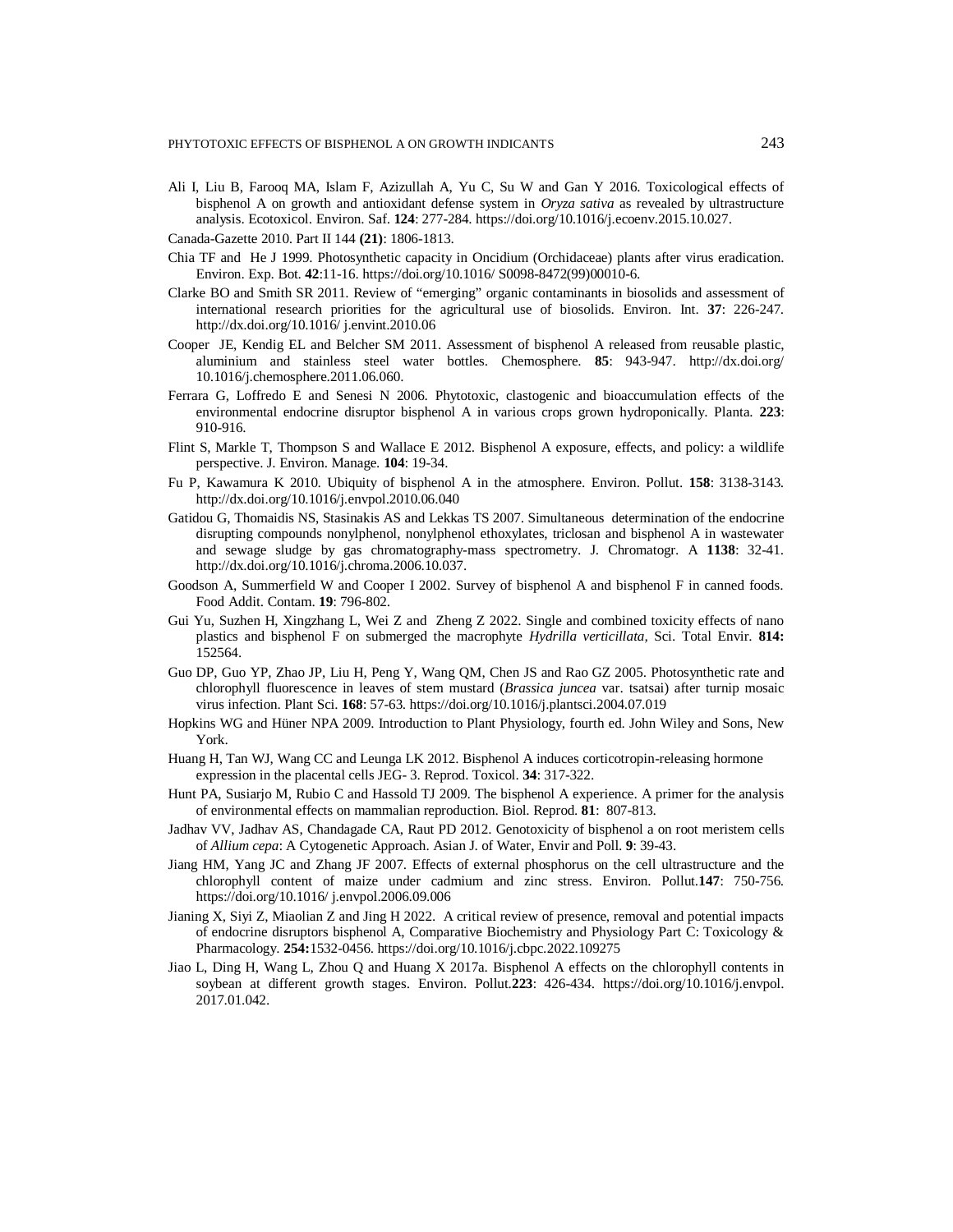- Jiao L, Wang L, Zhou Q and Huang X 2017b. Stomatal and non-stomatal factors regulated the photosynthesis of soybean seedlings in the present of exogenous bisphenol A. Ecotoxicol. Environ. Saf. **145**: 150-160. <https://doi.org/10.1016/> j.ecoenv.2017.07.028.
- Kummerov M, Krulov J, Zezulka ST and Ríska J 2006. Evaluation of fluoranthene phytotoxicity in pea plants by Hill reaction and chlorophyll fluorescence. Chemosphere. **65**: 89-496. <https://doi.org/> 10.1016/j.chemosphere.2006.01.052.
- Le HH, Carlson EM, Chua JP and Belcher SM 2008. Bisphenol A is released frompolycarbonate drinking bottles and mimics the neurotoxic action of estrogen in developing cerebellar neurons. Toxic. Lett.**176**: 149-56.<http://dx.doi.org/> 10.1016/j.toxlet.2007.11.001.
- Lichtenthaler HK and Lester Packer RD 1987. Chlorophylls and carotenoids: pigments of photosynthetic biomembranes. Methods Enzymol. **148**: 350-382.
- Liu H, Zhang S, Hu X and Chen C 2013. Phytotoxicity and oxidative stress effect of 1-octyl-3 methylimidazolium chloride ionic liquid on rice seedlings. Environ. Pollut. **181**: 242-249. <https://doi.org/10.1016/j.envpol.2013.06.007.>
- Malea P, Kokkinidi D, Kevrekidou A and Adamakis, IDS 2022. The enzymatic and non-enzymatic antioxidant system response of the seagrass *Cymodocea nodosa* to Bisphenol-A toxicity. Int. J. Mol. Sci*.* **23:** 1348. <https://doi.org/10.3390/ijms23031348>
- Mihaich EM, Friederich U, Caspers N, Hall AT, Klecka GM, Dimond SS, Staples CA, Ortego LS and Hentges SG 2009. Acute and chronic toxicity testing of bisphenol A with aquatic invertebrates and plants. Ecotoxicol. Environ. Saf. **72**: 1392-1399.
- Mita L, Bianco M, Viggiano E, Zollo F, Bencivenga U, Sica V, Monaco G, Portaccio M, Diano N, Colonna A, Lepore M, Canciglia P and Mita DG 2011. Bisphenol A content in fish caught in two different sites of the Tyrrhenian Sea (Italy). Chemosphere. **82**: 405-410. <http://dx.doi.org/10.1016/> j.chemosphere.2010.09.071.
- Noureddin MI, Furumoto T, Yamagishi M, Ishida Y, Fukui H. 2004. Absorption, translocation and metabolism of bisphenol A, a possible endocrine disruptor, in rice seedlings. Environ. Control. Biol. **42**: 31-40.
- Pop CE, Draga S, Măciucă R, Niță R, Crăciun N and Wolff R 2021. Bisphenol a effects in aqueous environment on *Lemna minor*. Processes. **9**: 1512. <https://doi.org/10.3390/pr9091512>
- Qiu Z, Wang L and Zhou Q 2013. Effects of bisphenol A on growth, photosynthesis and chlorophyll fluorescence in above-ground organs of soybean seedlings. Chemosphere. **90**: 1274-1280. <https://doi.org/10.1016/> j.chemosphere.2012.09.085
- Siddiqui S, Abdurahamn Muhammad Al Amri S, Ahmed Al Ghamdy H, Saad Saeed Alqahtani W, Mohammed Alquyr S and Merghani Yassin H 2021. Impact of Bisphenol A on seed germination, radicle length and cytogenetic alterations in *Pisum sativum* L. Caryologia. **74**(2): 103-109. <https://doi.org/10.36253/caryologia-1230>
- Speranza A, Crosti P, Malerba M, Stocchi O and Scoccianti V 2011. The environmental endocrine disruptor, bisphenol A, affects germination, elicits stress response and alters steroid hormone production in kiwifruit pollen. Plant Biol.**13**: 209-217. <https://doi.org/10.1111/j.1438-8677.2010.00330.x.>
- Staples CA, Dorn PB, Klecka GM, Block ST and Harris LR 1998. A review of the environmental fate, effects and exposures of bisphenol A. Chemosphere. **36**: 21492173. S0045-6535(97)10133–3.
- Tabaa MM El, Sokkar SS, Ramdan ES, Salma EL and Anis S 2022. Does ( -) epigallocatechin-3-gallate protect the neurotoxicity induced by bisphenol A *in vivo*?. Environ. Sci. Pollut. Res. <https://doi.> org/10.1007/s11356-021-18408-z
- Terouchi N, Takano K, Nakamura Y, Enomoto K, Hosoya N and Nishinari N 2004. Bisphenol A stimulates growth and shoot differentiation in plants. Plant Biotechnol. **21**: 307-308.
- Wagner M and Oehlmann J 2009. Endocrine disruptors in bottled mineral water: total estrogenic burden and migration from plastic bottles. Environ. Sci. Pollut. Res. **16**: 278-286.<http://dx.doi.org/10.1007/s11356-> 009-0107-7.